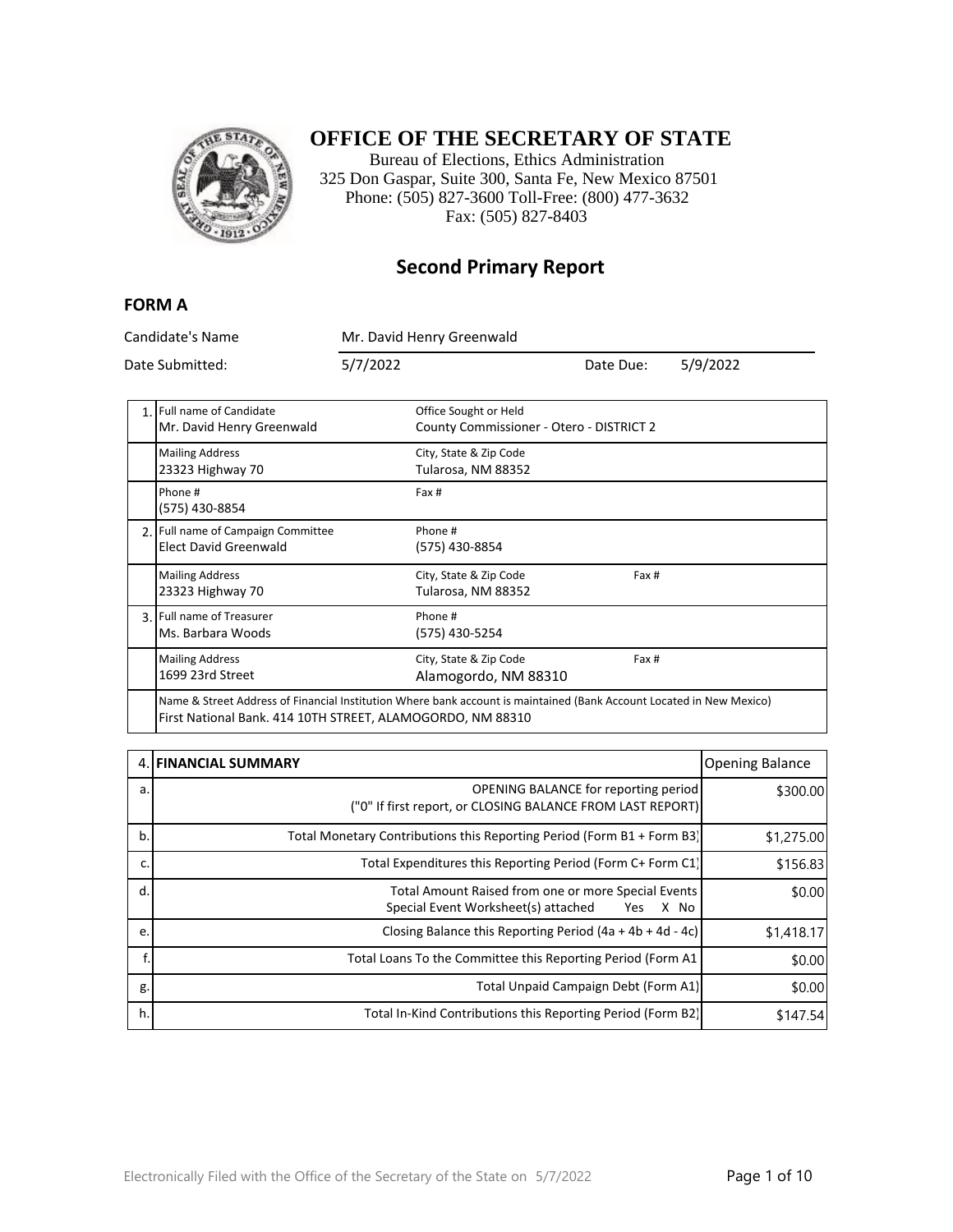# **Report of Expenditures and Contributions**

#### **Form A 1**

| Candidate's Name<br>Date Submitted: |                               | Mr. David Henry Greenwald |           |  |          |        |
|-------------------------------------|-------------------------------|---------------------------|-----------|--|----------|--------|
|                                     |                               | 5/7/2022                  | Date Due: |  | 5/9/2022 |        |
|                                     | 1. TOTAL DEBT CARRIED FORWARD |                           |           |  |          | \$0.00 |
|                                     | 2. TOTAL LOAN CONTRIBUTIONS   |                           |           |  |          | \$0.00 |
|                                     | 3. TOTAL DEBT PAID            |                           |           |  |          | \$0.00 |
|                                     | 4. TOTAL LOANS FORGIVEN       |                           |           |  |          | \$0.00 |
| 5.1                                 | TOTAL UNPAID DEBT             |                           |           |  |          | \$0.00 |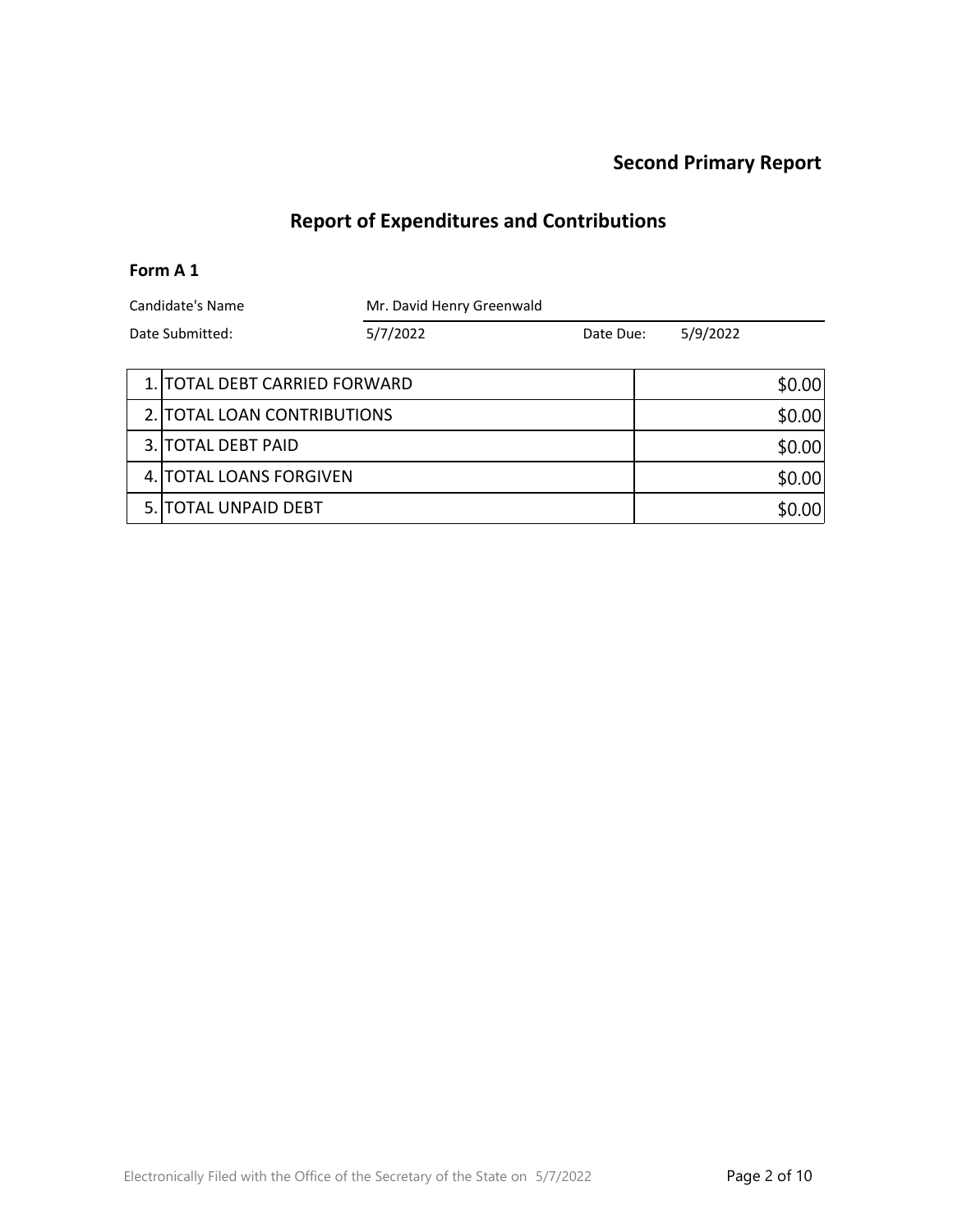### **Report of Expenditures and Contributions**

## **FORM B 1 MONETARY CONTRIBUTIONS**

Candidate's Name Mr. David Henry Greenwald

| <b>DATE</b> | <b>NAME and ADDRESS of CONTRIBUTOR</b>                                             | <b>OCCUPATION</b> | <b>AMOUNT</b> |
|-------------|------------------------------------------------------------------------------------|-------------------|---------------|
| 4/6/2022    | Gary Stallings<br>2147 Amberstone<br>Fredericksburg, TX 78624-6907<br>Contribution | Retired           | \$250.00      |
| 4/13/2022   | Gerry Raymond<br>14317 Stalgren CT, NE<br>Albuquerque, NM 87123<br>Contribution    | Individual        | \$125.00      |
| 4/22/2022   | Jerry Everhart<br>23728 Highway 70<br>Tularosa, NM 88352<br>Contribution           | Individual        | \$50.00       |
| 4/23/2022   | Cynthia A. Broughton<br>708 Old Mescalero Road<br>Tula, NM 88352<br>Contribution   | Individual        | \$100.00      |
| 4/23/2022   | Karen Kerezman<br>318 Granado Street<br>T, NM 88352<br>Contribution                | Individual        | \$100.00      |
| 4/23/2022   | Karen Lecomte<br>27 Villa Virginia<br>La Luz, NM 88337<br>Contribution             | Other - Unknown   | \$300.00      |
| 4/23/2022   | Margaret J. Hird<br><b>PO Box 133</b><br>Bent, NM 88314<br>Contribution            | Individual        | \$50.00       |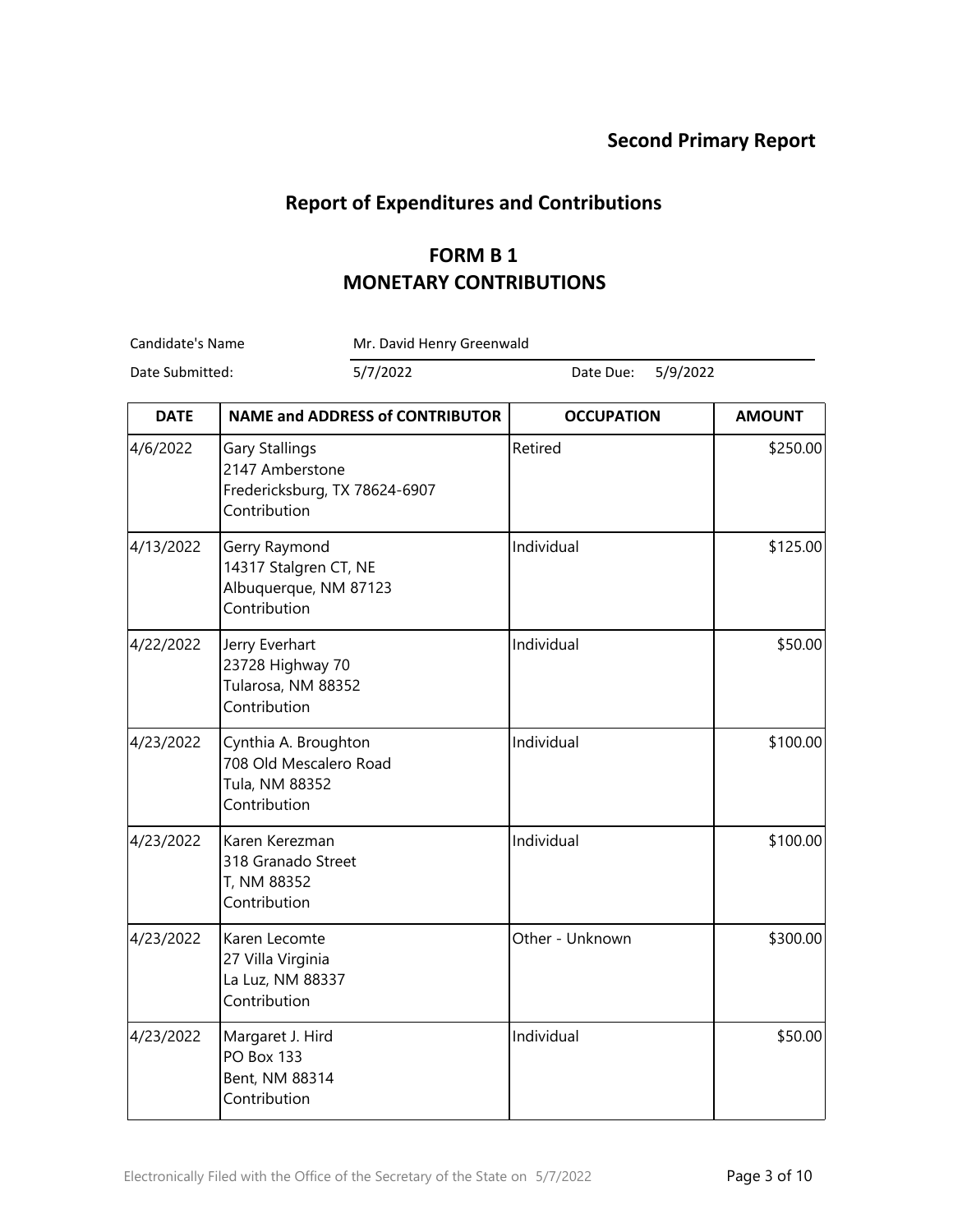| 4/23/2022 | Mark Lawn<br>53 Helms Road<br>T, NM 88352<br>Contribution         | Retired      | \$100.00   |
|-----------|-------------------------------------------------------------------|--------------|------------|
| 4/24/2022 | James Neely<br>41 Mission<br>Alamogordo, NM 88310<br>Contribution | Retired      | \$200.00]  |
|           |                                                                   | <b>TOTAL</b> | \$1,275.00 |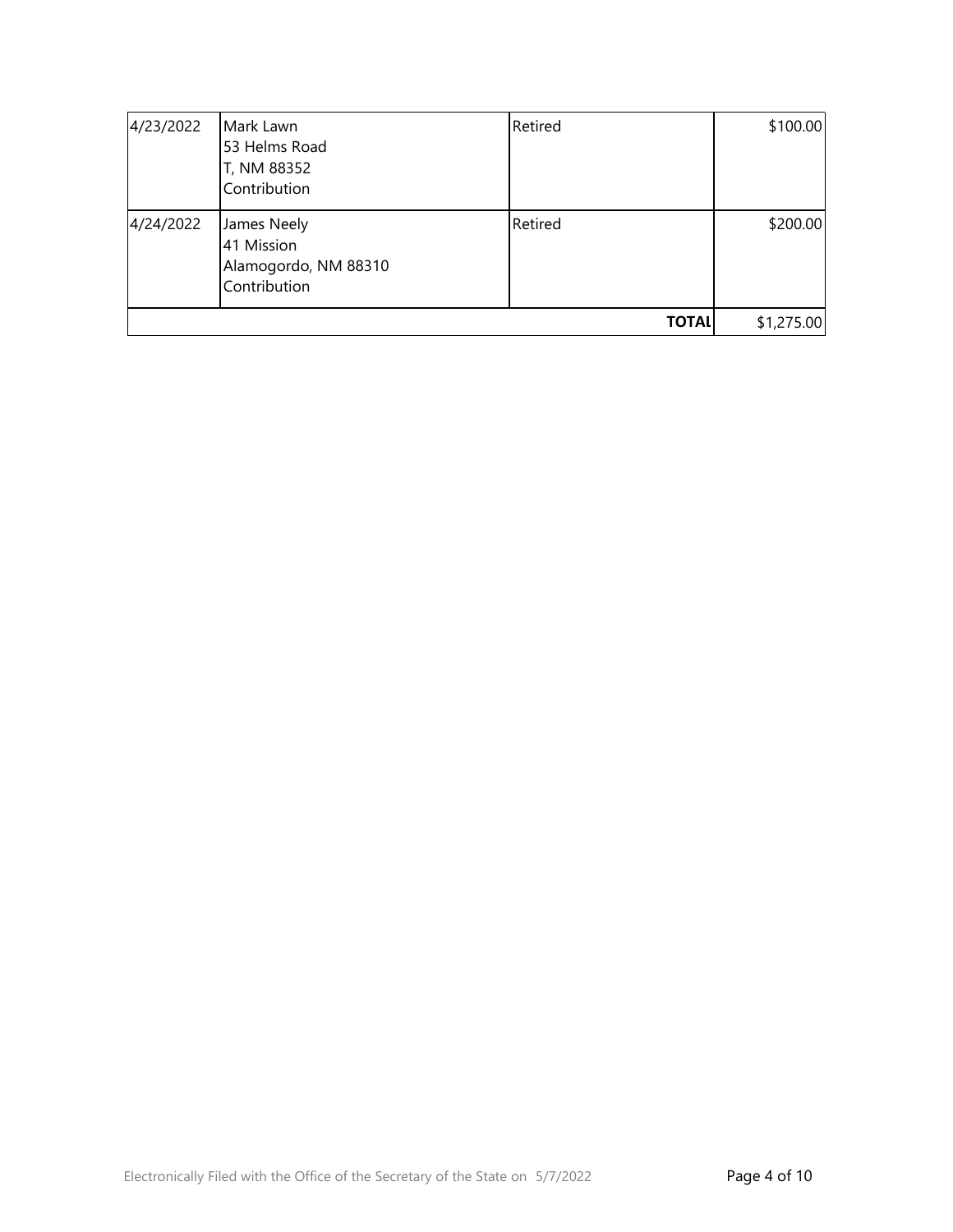# **Report of Expenditures and Contributions**

#### **FORM B 2 IN-KIND CONTRIBUTIONS**

Candidate's Name Mr. David Henry Greenwald

| <b>DATE</b> | <b>NAME and ADDRESS of CONTRIBUTOR</b>                               | <b>OCCUPATION</b> | <b>AMOUNT</b> |
|-------------|----------------------------------------------------------------------|-------------------|---------------|
| 4/23/2022   | Rochelle Williams<br>614 7th Street<br>Tu, NM 88352<br>Food & Drinks | Individual        | \$147.54      |
|             |                                                                      | <b>TOTAL</b>      | \$147.54      |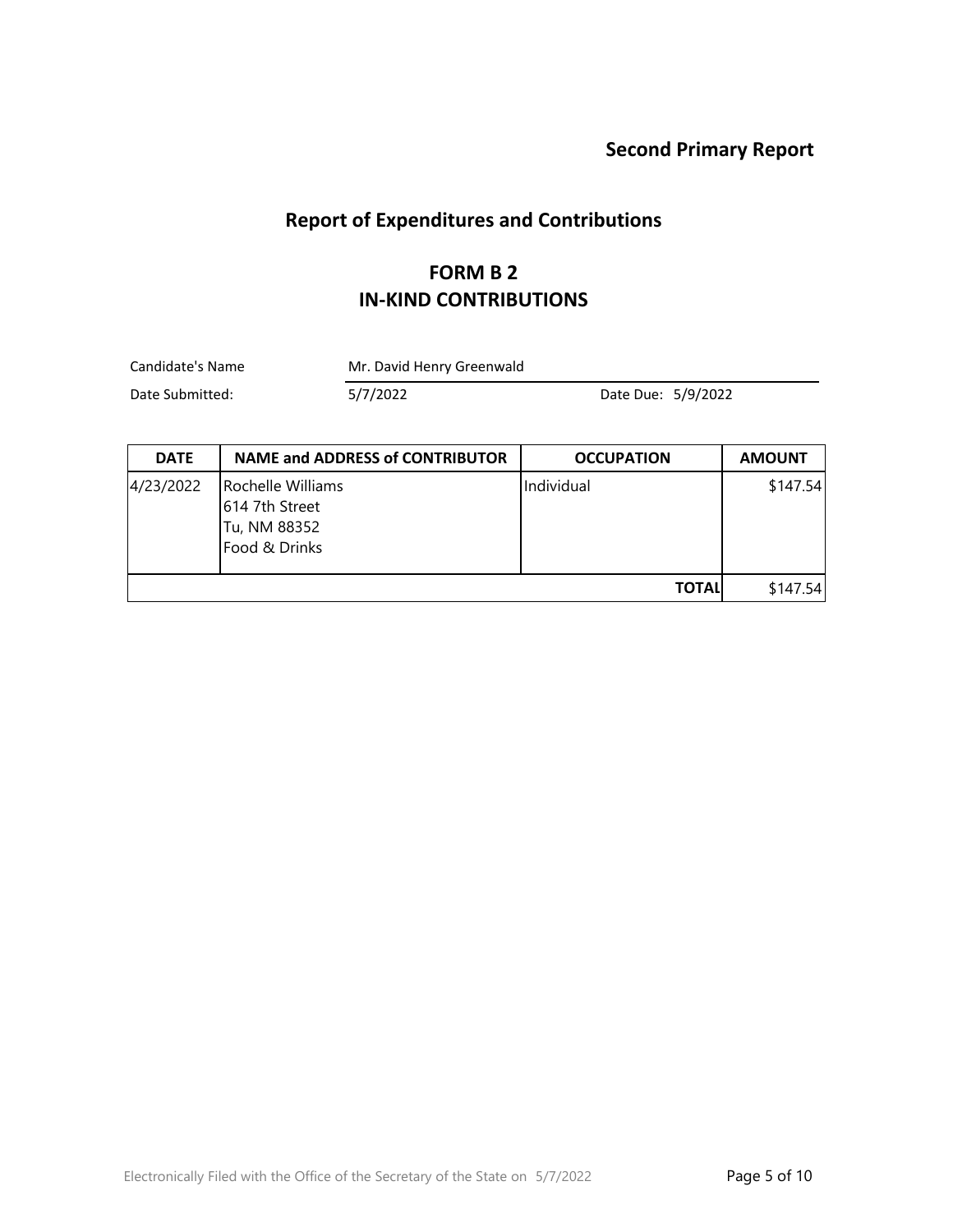# **Report of Expenditures and Contributions**

### **FORM B 3 LOAN CONTRIBUTIONS**

| Candidate's Name                    |  | Mr. David Henry Greenwald           |                    |               |
|-------------------------------------|--|-------------------------------------|--------------------|---------------|
| Date Submitted:                     |  | 5/7/2022                            | Date Due: 5/9/2022 |               |
| <b>TRANSFER DATE</b><br><b>DATE</b> |  | <b>NAME and ADDRESS of CREDITOR</b> |                    | <b>AMOUNT</b> |
|                                     |  |                                     |                    |               |
|                                     |  |                                     | TOTAL              |               |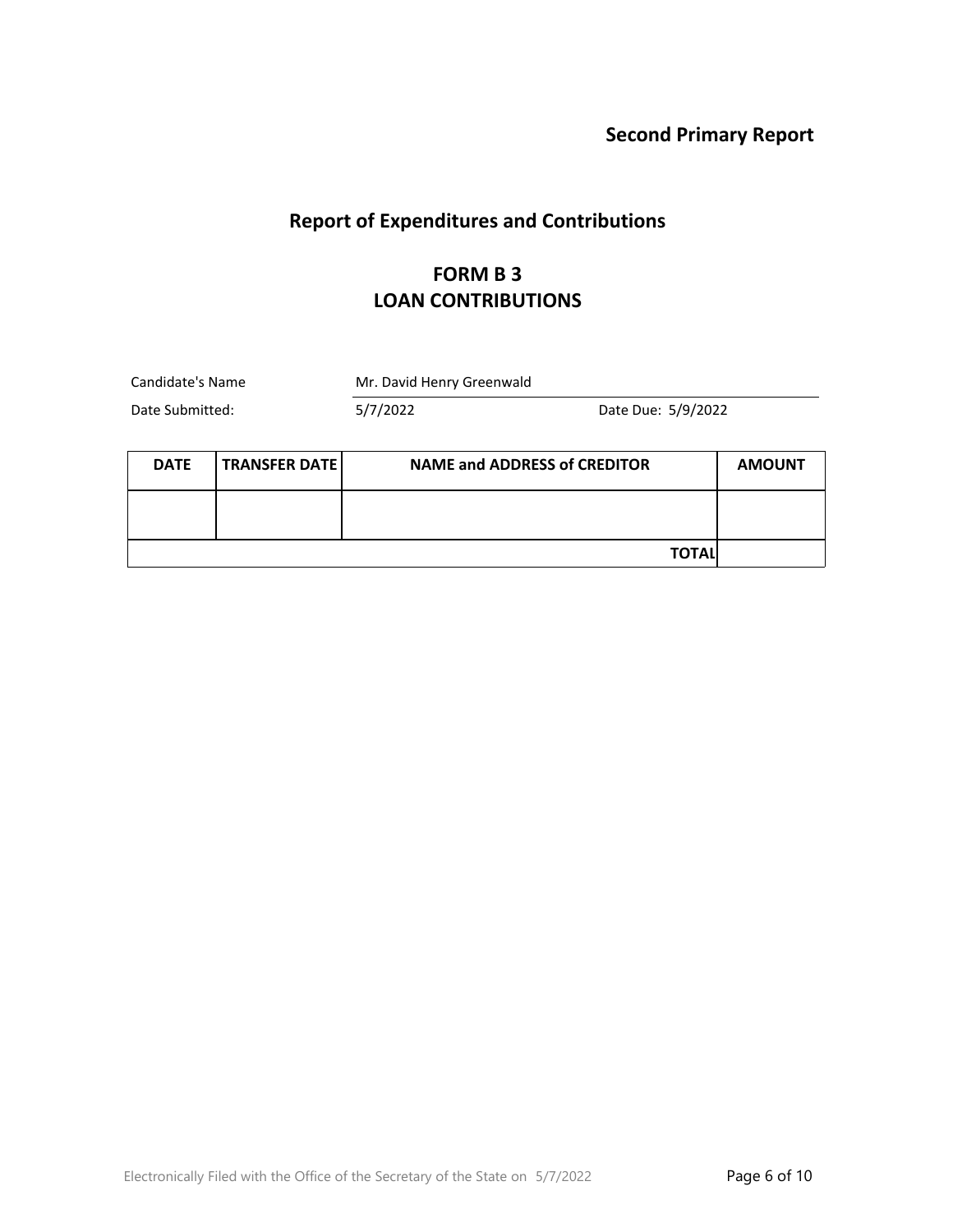# **Report of Expenditures and Contributions**

## **FORM B 4 LOANS FORGIVEN**

Candidate's Name Mr. David Henry Greenwald

| <b>DATE</b> | <b>NAME and ADDRESS of CREDITOR</b> | <b>AMOUNT</b> |
|-------------|-------------------------------------|---------------|
|             |                                     |               |
|             | <b>TOTAL</b>                        |               |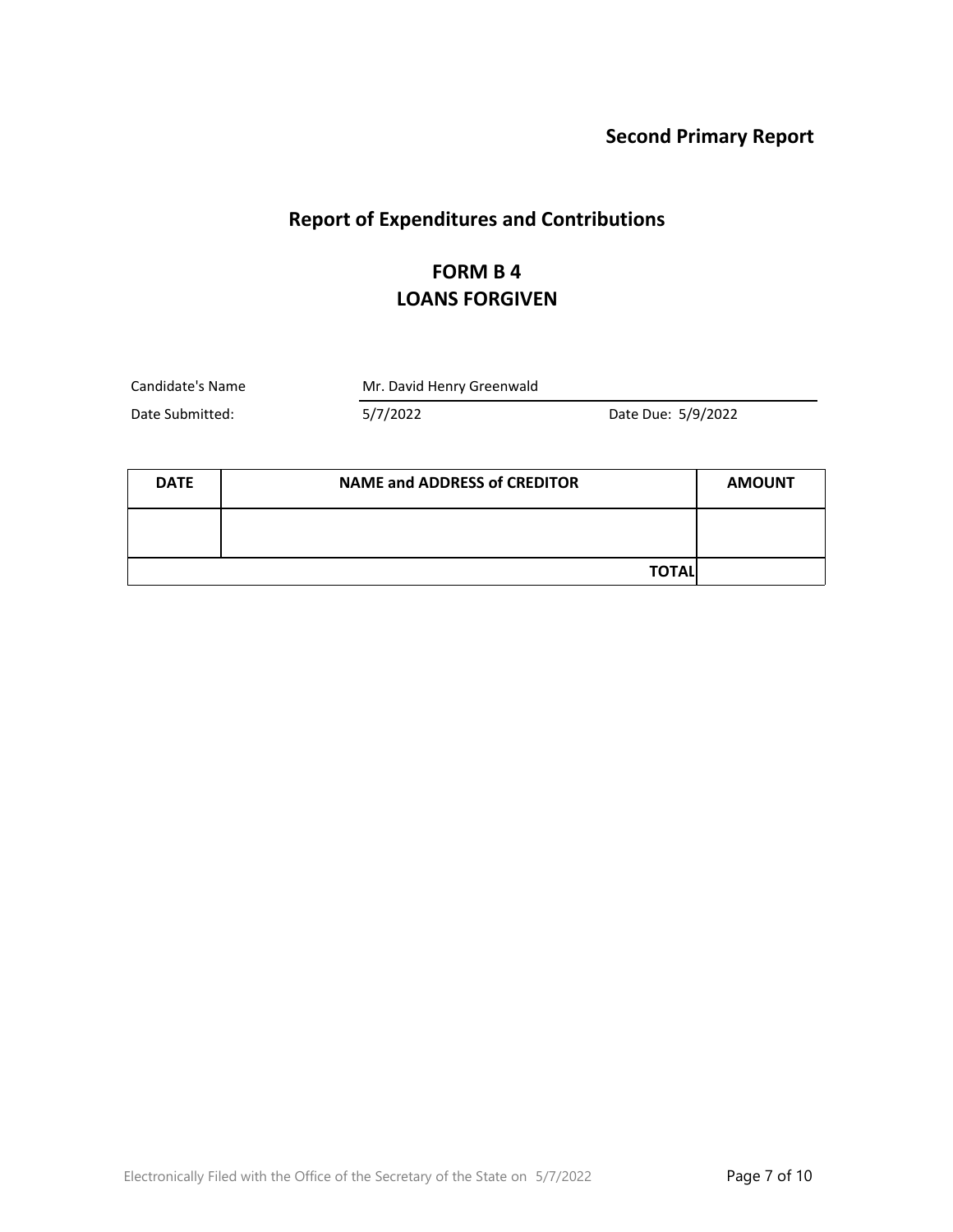# **Report of Expenditures and Contributions**

## **FORM C EXPENDITURES**

Candidate's Name Mr. David Henry Greenwald

| <b>DATE</b> | <b>NAME and ADDRESS of PAYEE</b>                                                             | <b>PURPOSE</b>                              | <b>Type</b> | <b>AMOUNT</b> |
|-------------|----------------------------------------------------------------------------------------------|---------------------------------------------|-------------|---------------|
| 4/7/2022    | <b>Staples</b><br>801 S. White Sands Blvc<br>Alamogordo, NM 88310<br><b>Business Cards</b>   | Campaign<br>paraphernalia/mi<br>SC          | Expenditure | \$41.08       |
| 4/26/2022   | <b>Print Plus</b><br>901 Texas Avenue #B<br>Alamogordo, NM 88310<br>Sign                     | Campaign<br>paraphernalia/mi<br>SC          | Expenditure | \$96.30       |
| 4/26/2022   | Walgreens<br>955 N. White Sands Blvd<br>Alamogordo, NM 88310<br>Thank you Cards              | Campaign<br>paraphernalia/mi<br>SC          | Expenditure | \$10.80       |
| 4/30/2022   | <b>First National Bank</b><br>414 E. 10th Street<br>Alamogordo, NM 88310<br><b>Bank fees</b> | 00-No Category<br>Applies(Explain<br>Below) | Expenditure | \$8.65        |
|             | \$156.83                                                                                     |                                             |             |               |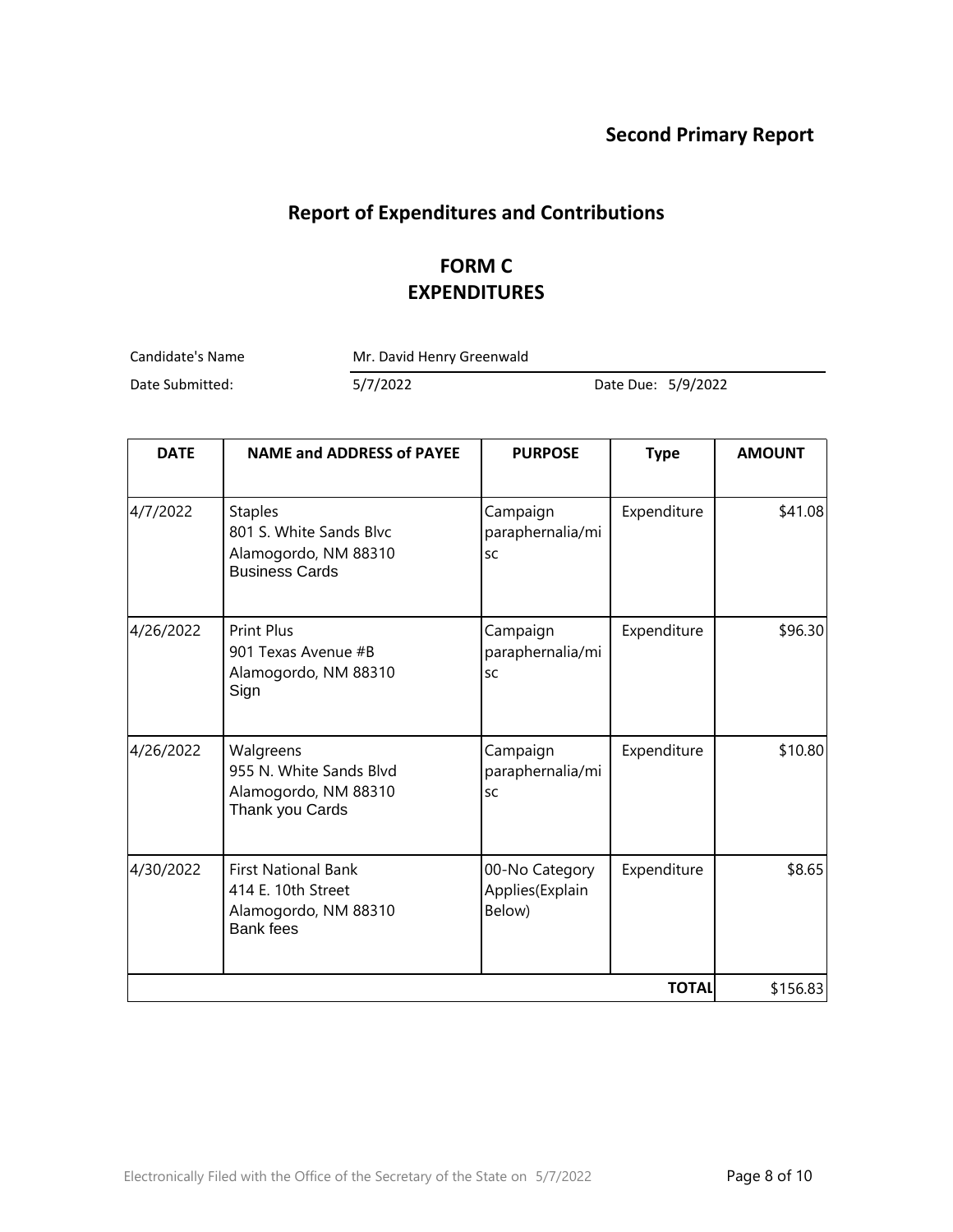# **Report of Expenditures and Contributions**

# **FORM C 1 LOAN REPAYMENTS**

| Candidate's Name | Mr. David Henry Greenwald |                    |  |
|------------------|---------------------------|--------------------|--|
| Date Submitted:  | 5/7/2022                  | Date Due: 5/9/2022 |  |

| <b>DATE</b> | <b>NAME of CREDITOR</b> | <b>AMOUNT</b> |
|-------------|-------------------------|---------------|
|             |                         |               |
|             |                         |               |
|             | <b>TOTAL</b>            |               |